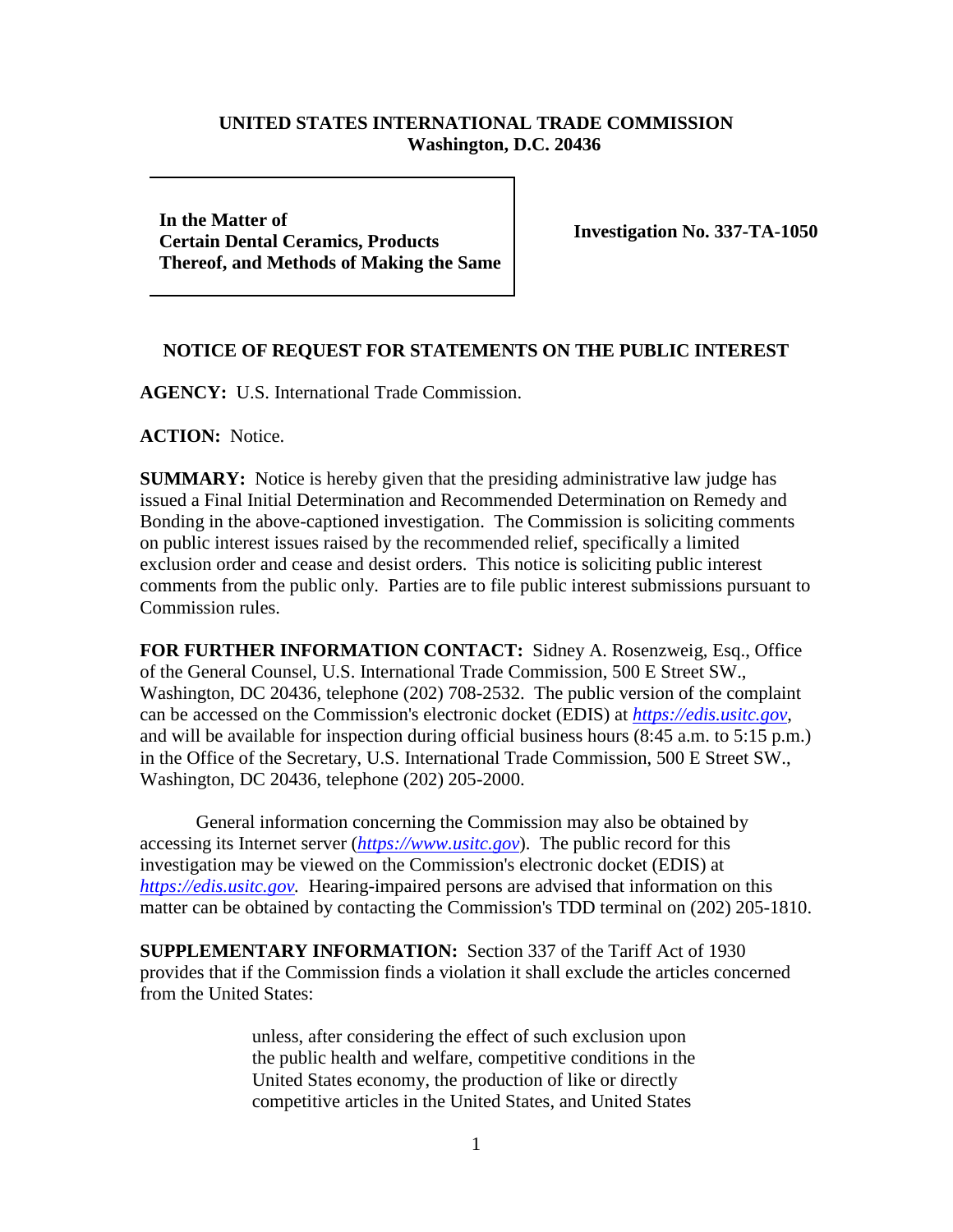consumers, it finds that such articles should not be excluded from entry.

19 U.S.C. 1337(d)(1). A similar provision applies to cease and desist orders. 19 U.S.C.  $1337(f)(1)$ .

The Commission is interested in further development of the record on the public interest in these investigations. Accordingly, parties are to file public interest submissions pursuant to pursuant to 19 CFR 210.50(a)(4). In addition, members of the public are hereby invited to file submissions of no more than five (5) pages, inclusive of attachments, concerning the public interest in light of the administrative law judge's Recommended Determination on Remedy and Bonding issued in this investigation on July 23, 2018. Comments should address whether issuance of a limited exclusion order and cease and desist orders in this investigation directed to respondents' LiSi Press products would affect the public health and welfare in the United States, competitive conditions in the United States economy, the production of like or directly competitive articles in the United States, or United States consumers.

In particular, the Commission is interested in comments that:

- (i) explain how the articles potentially subject to the recommended orders are used in the United States;
- (ii) identify any public health, safety, or welfare concerns in the United States relating to the recommended orders;
- (iii) identify like or directly competitive articles that complainant, its licensees, or third parties make in the United States which could replace the subject articles if they were to be excluded;
- (iv) indicate whether complainant, complainant's licensees, and/or third party suppliers have the capacity to replace the volume of articles potentially subject to the recommended exclusion order and/or a cease and desist order within a commercially reasonable time; and
- (v) explain how the limited exclusion order and cease and desist orders would impact consumers in the United States.

Written submissions from the public must be filed no later than by close of business on September 13, 2018.

Persons filing written submissions must file the original document electronically on or before the deadlines stated above and submit 8 true paper copies to the Office of the Secretary by noon the next day pursuant to section 210.4(f) of the Commission's Rules of Practice and Procedure (19 CFR 210.4(f)). Submissions should refer to the investigation number ("Inv. No. 337-TA-1050") in a prominent place on the cover page and/or the first